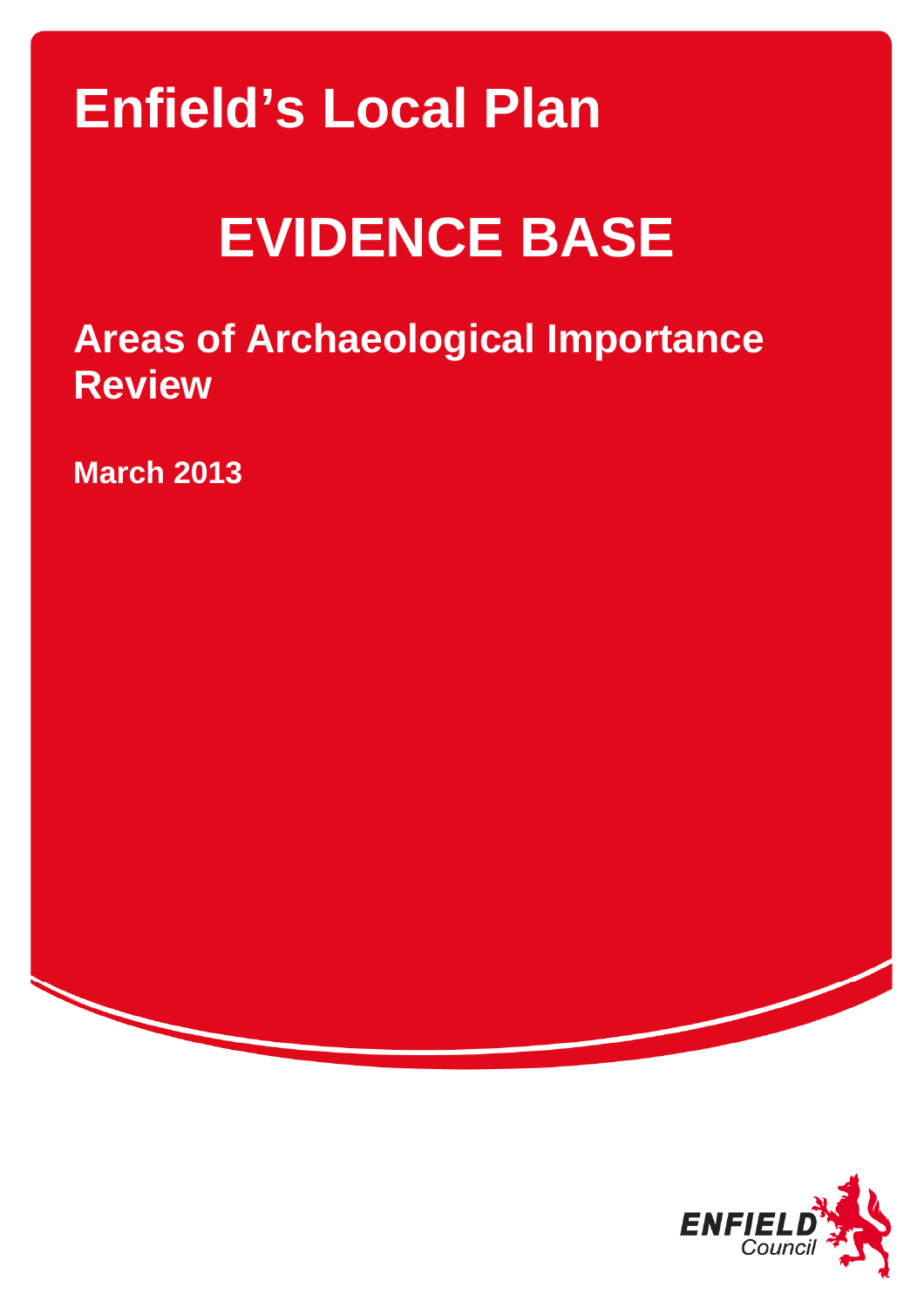## Areas of Archaeological Importance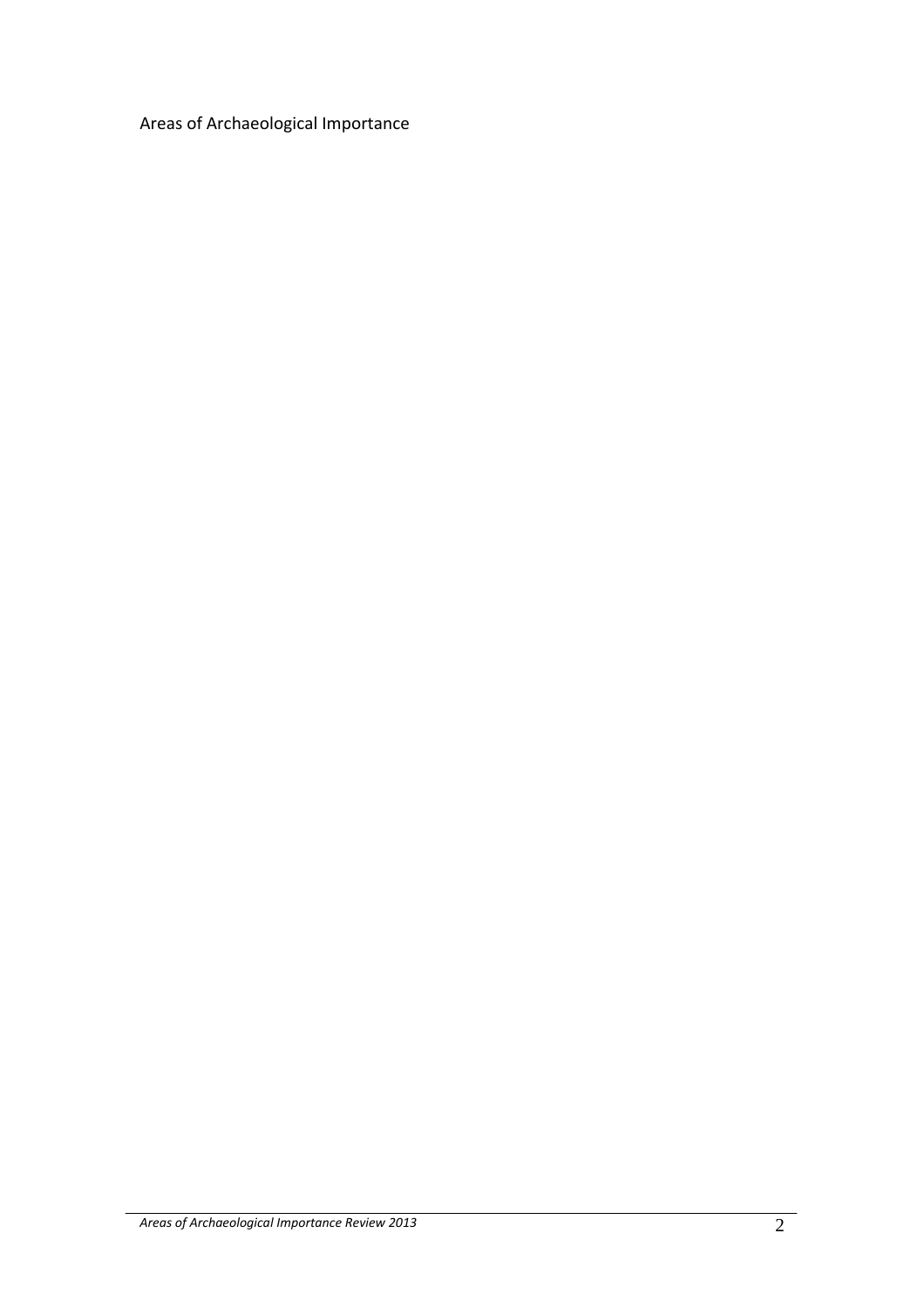## **Contents**

| 1. Introduction      | 4 |
|----------------------|---|
| 2. Policy Background | 5 |
| 3. Methodology       | 6 |
| 4. Recommendations   | 8 |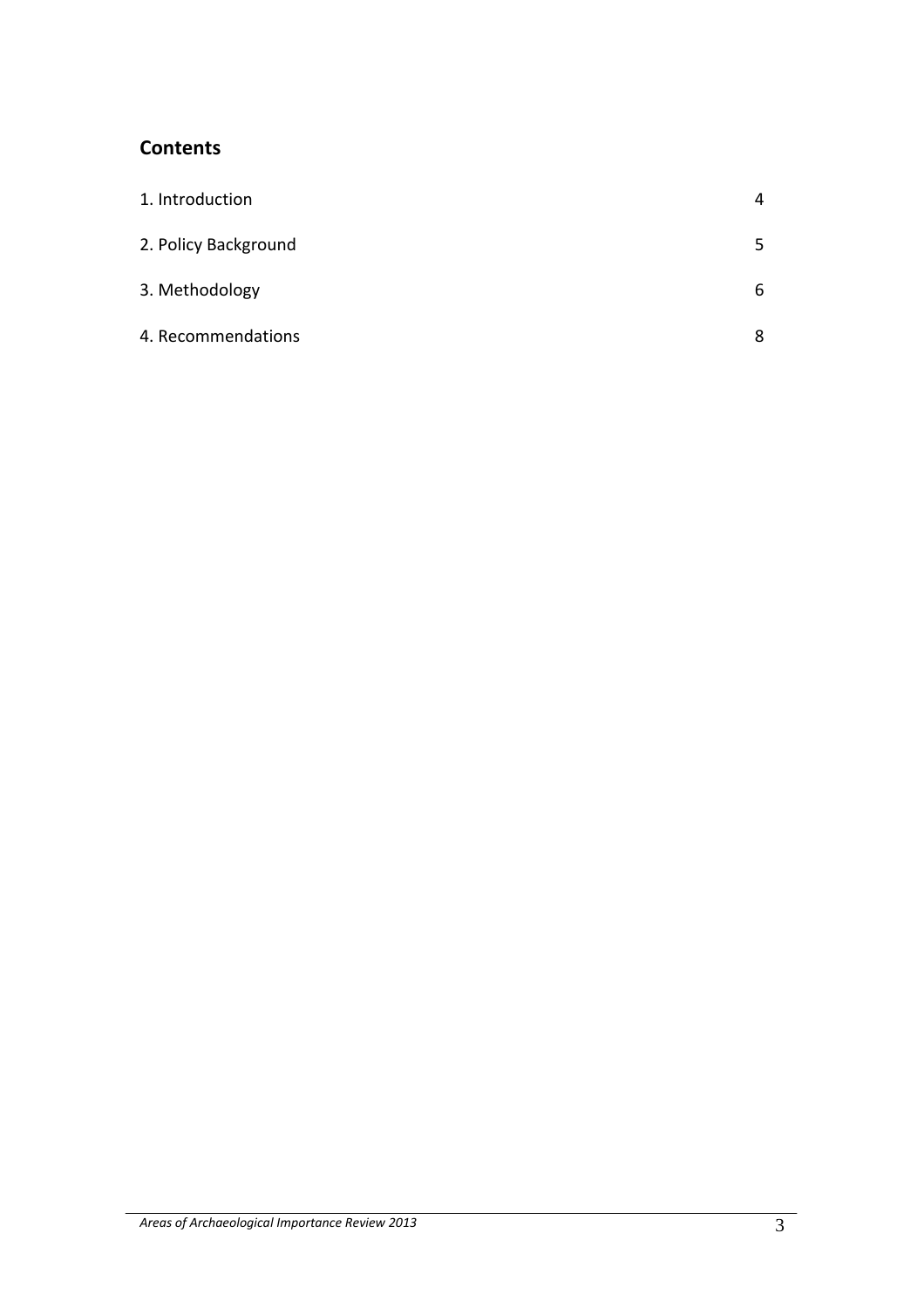### 1. **Introduction**

1.1 English Heritage has carried out a comprehensive review of the Areas of Archaeological Importance in the Borough of Enfield to support the emerging policy in the Development Management Document (DMD). This report identifies and recommends proposed changes to the Areas of Archaeological Importance currently detailed in the 1994 Unitary Development Plan (UDP).

1.2 Enfield's Core Strategy is accompanied by a Policies Map to show the boundaries associated with the adopted policies. This report recommends the identified Areas of Archaeological Importance to accompany Core Policy 31 and the proposed DMD Policy in relation to Preserving and Enhancing heritage assets.

1.3 Core Strategy Policy 31 (Built and Landscape Heritage) states that the Council will implement national and regional policies and work with partners (including land owners, agencies, public organisations and the community) to pro‐actively preserve and enhance all of the Borough's heritage assets. Actions would include:

- Reviewing heritage designations and their boundaries where appropriate, and continuing to maintain non‐statutory, local lists and designations based on formally adopted criteria;
- Ensuring that built development and interventions in the public realm that impact on heritage assets have regard to their special character and are based on an understanding of their context. Proposals within or affecting the setting of heritage assets will be required to include a thorough site analysis and character appraisal which explicitly demonstrates how the proposal will respect and enhance the asset; and
- Ensuring developments in areas of archaeological importance take into account the potential for new finds by requiring consultation with English Heritage and on‐site investigations, including the appropriate recording and dissemination of archaeological evidence.

1.4 It is in this context that this review now details the map changes necessary to support the Proposed Submission Development Management DPD. The map will be included as an inset map for the DMD.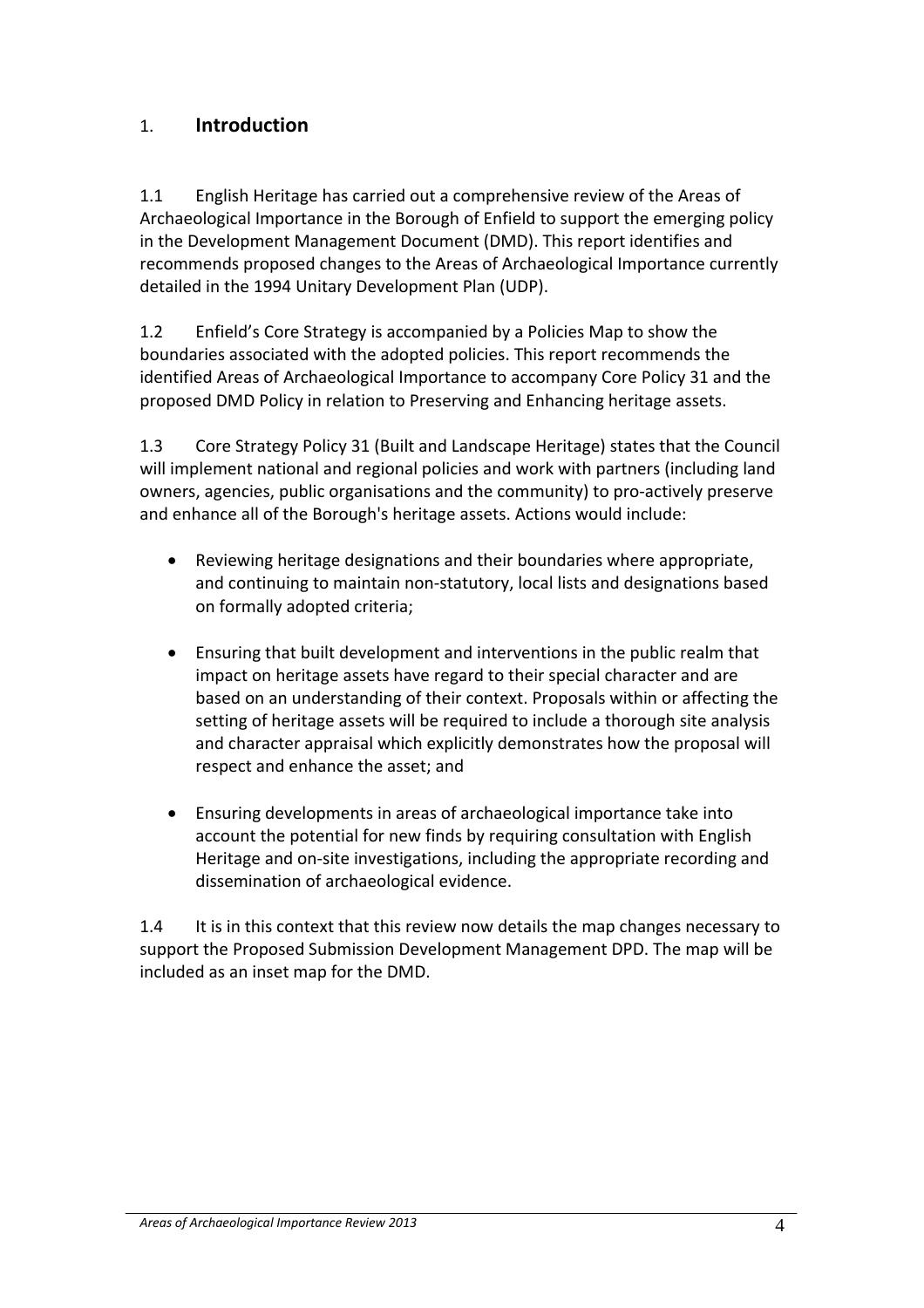## **2. Policy Background**

2.1 The archaeological heritage of the Borough includes archaeological sites and artefacts as well as historically or socially significant buildings. These remains represent the principal surviving evidence of the Borough's past, but are a finite and fragile resource very vulnerable to modern development and land use changes.

2.3 The Council will seek to ensure that any sites and areas of particular regional or national archaeological importance are afforded appropriate statutory protection under the Ancient Monuments and Archaeological Areas Act 1979 as well as through the planning process.

2.4 The Government's national planning policies framework takes its definition of Archaeological interest from Annex 2: Glossary page 50 and defines them as:

*"*There will be archaeological interest in a heritage asset if it holds, or potentially may hold, evidence of past human activity worthy of expert investigation at some point. Heritage assets with archaeological interest are the primary source of evidence about the substance and evolution of places, and of the people and cultures that made them.*"*

2.5 During the production of the 1994 Unitary Development Plan (UDP), the Museum of London, in cooperation with Council officers identified certain areas of the Borough as being of particular archaeological importance. Since this time, new finds were continually coming to light and this triggered a review of the list of archaeological sites in the Borough. English Heritage carried out a review (November 2011) of these areas and put forward recommendations to modify and extend existing sites and identify new sites.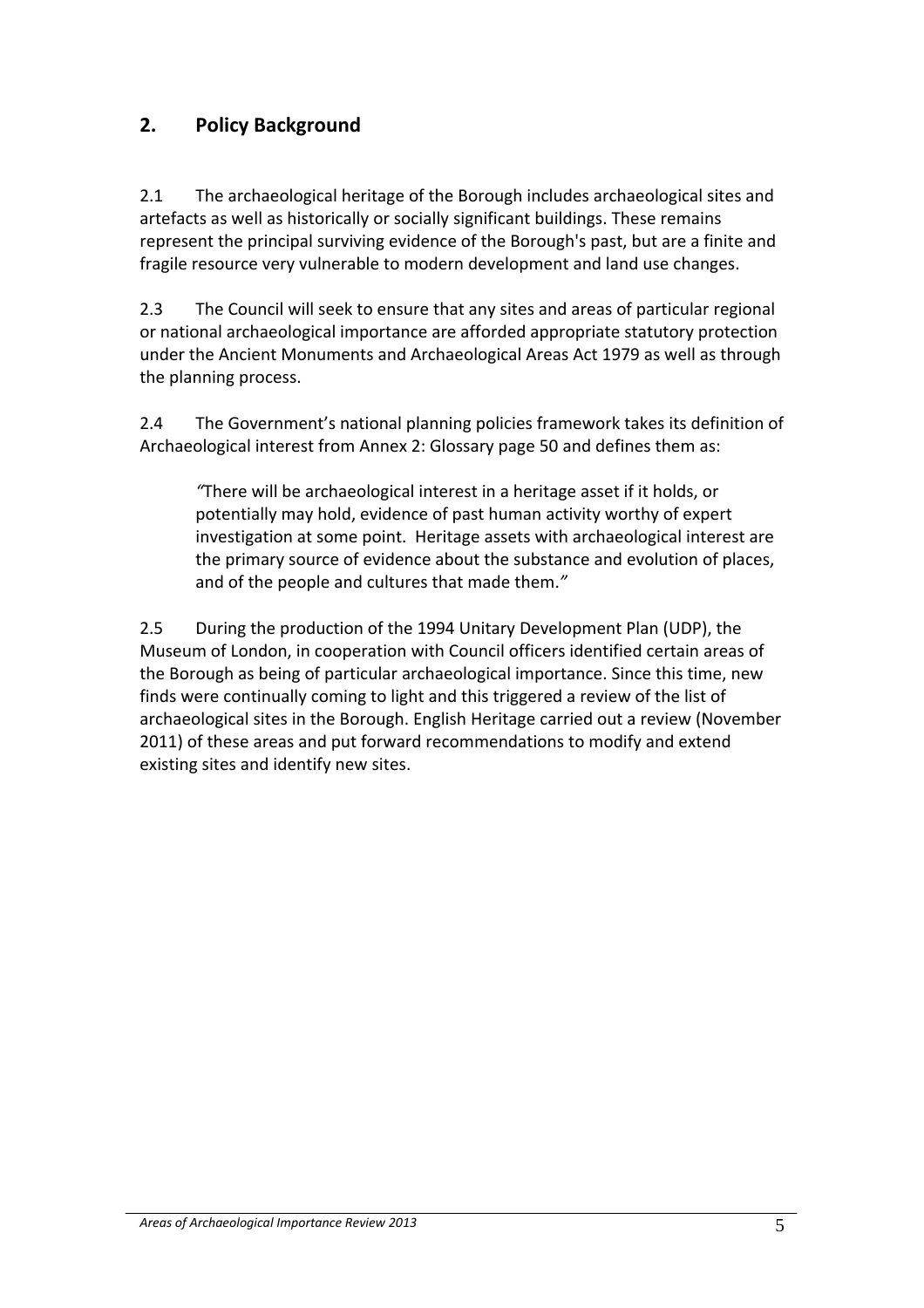## 3. **Methodology**

3.5 The NPPF states that local planning authorities should have up to date evidence about the historic environment in their area and use it to assess the significance of heritage assets and the contribution they make to their environment. They should also use it to predict the likely hood that currently unidentified heritage assets, particularly sites of historic and archaeological interest, will be discovered in the future. Local planning authorities should either maintain or have access to a historic environment record.

3.6 The review of Areas of Archaeological Importance was undertaken by English Heritage. Results of their findings have been shared with the Council for inclusion within the Development Management Document DPD. The basis of the review is taken from the Council's existing list of sites identified in the 1994 UDP (see Figure 1). From this list further sites are now being proposed.

3.7 Paragraph 139 of the NPPF states that 'Non designated heritage assets of archaeological interest that are demonstrably of equivalent significance to scheduled monuments, should be considered subject to the policies for designated heritage assets'. It is within this context that the Areas of Archaeological Importance have been identified.

3.8 English Heritage refers to Areas of Archaeological Importance as Archaeological Priority Areas (APAs). This term should be taken to mean the same thing as Areas of Archaeological Importance.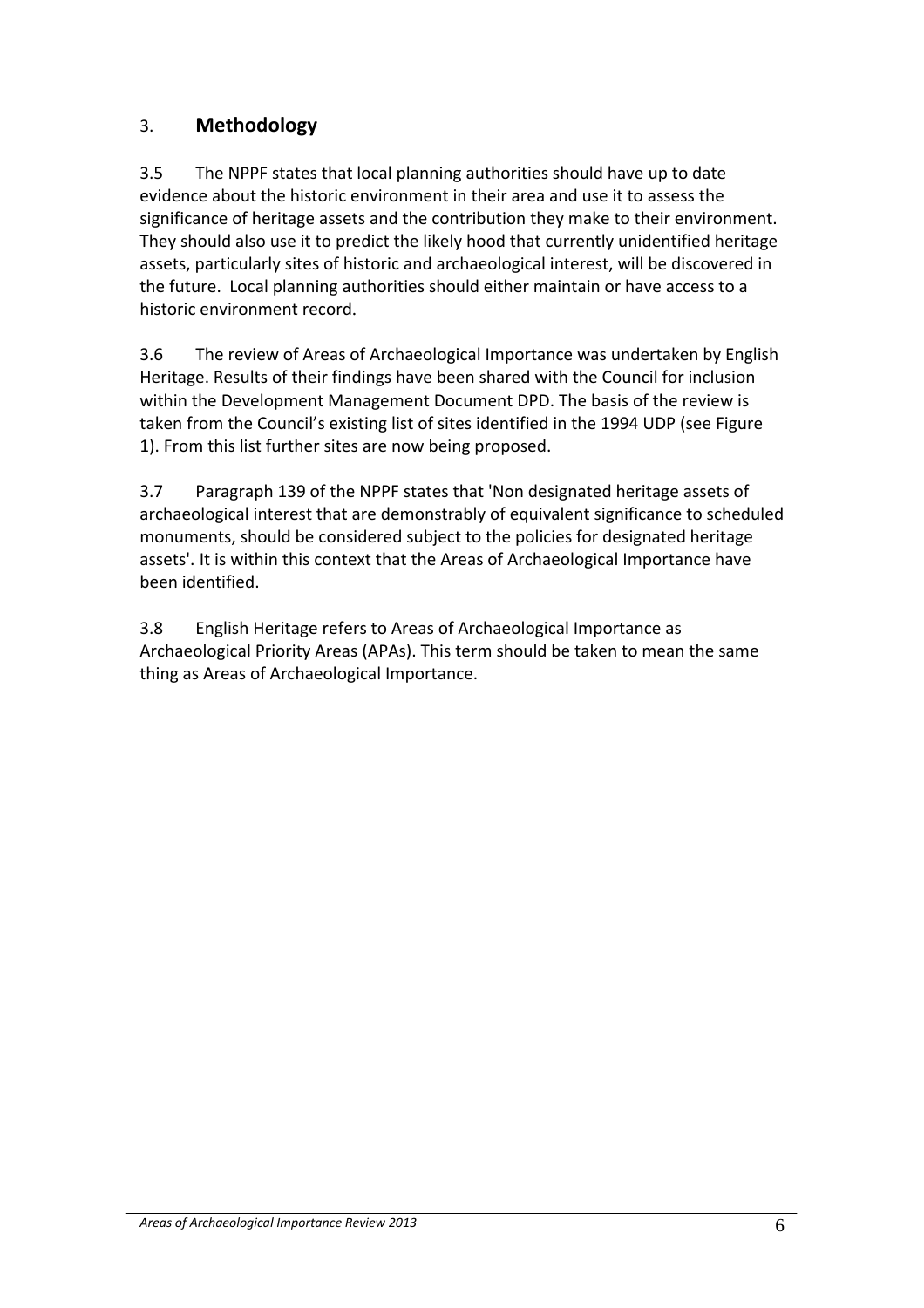**Figure 1.Areas of Archaeological Importance as designated in the 1994 UDP** 

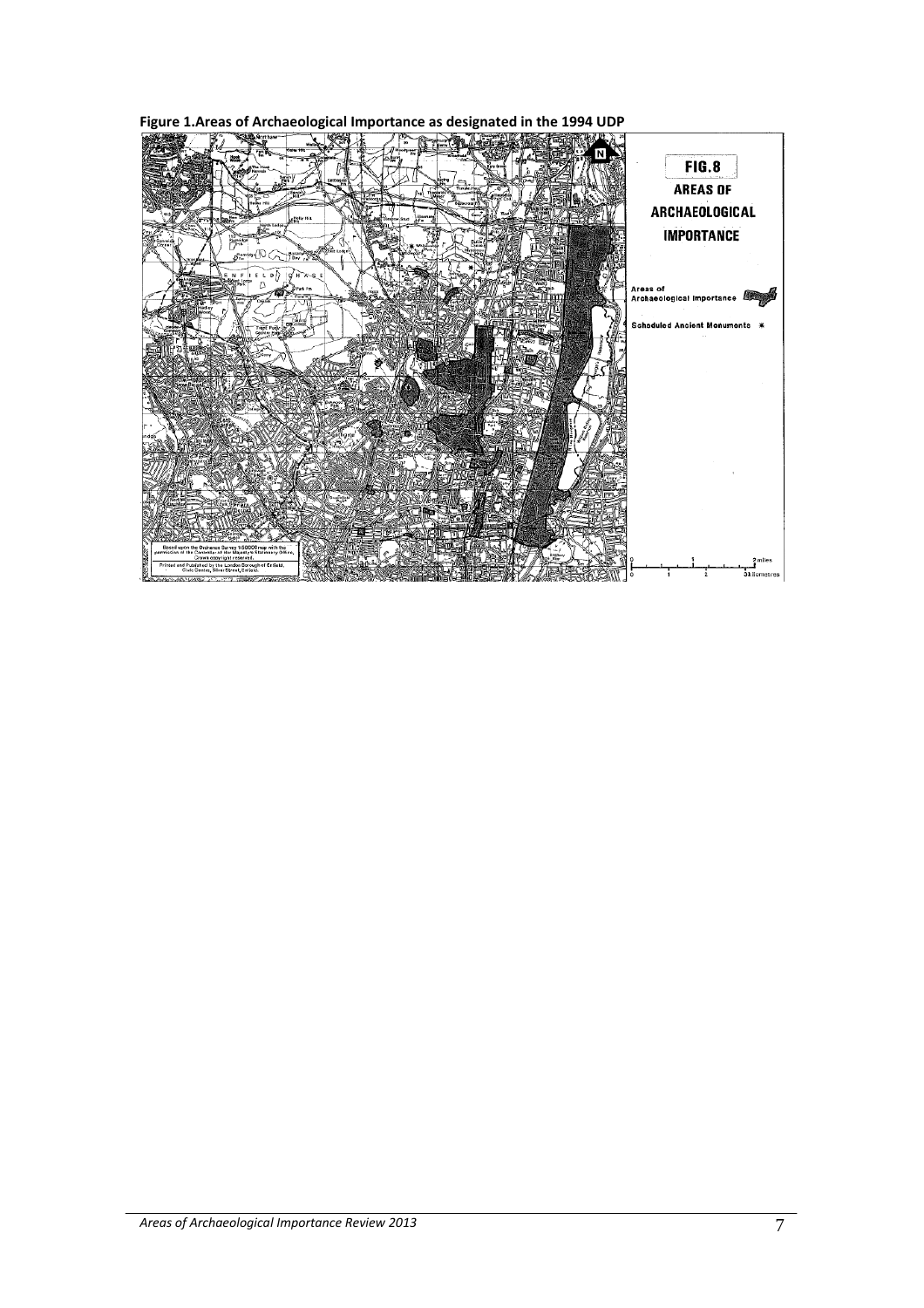## **4. Recommendations**

4.1 The following diagram (Figure 2) indicates the final list of the 25 sites for inclusion within the DMD. These proposals are recommended to ensure that the Areas of Archaeological Importance continue to reflect the important historical and heritage assets that should be protected for their intrinsic quality.

4.2 A list of all sites are summarised in Appendix A.

4.3 Appendices B, C and D which are some of the largest new sites contain detailed site citations for Enfield Chase & Camlet Moat, Whitewebbs Hill, Bulls Cross & Forty Hall and Monken Hadley Common respectively.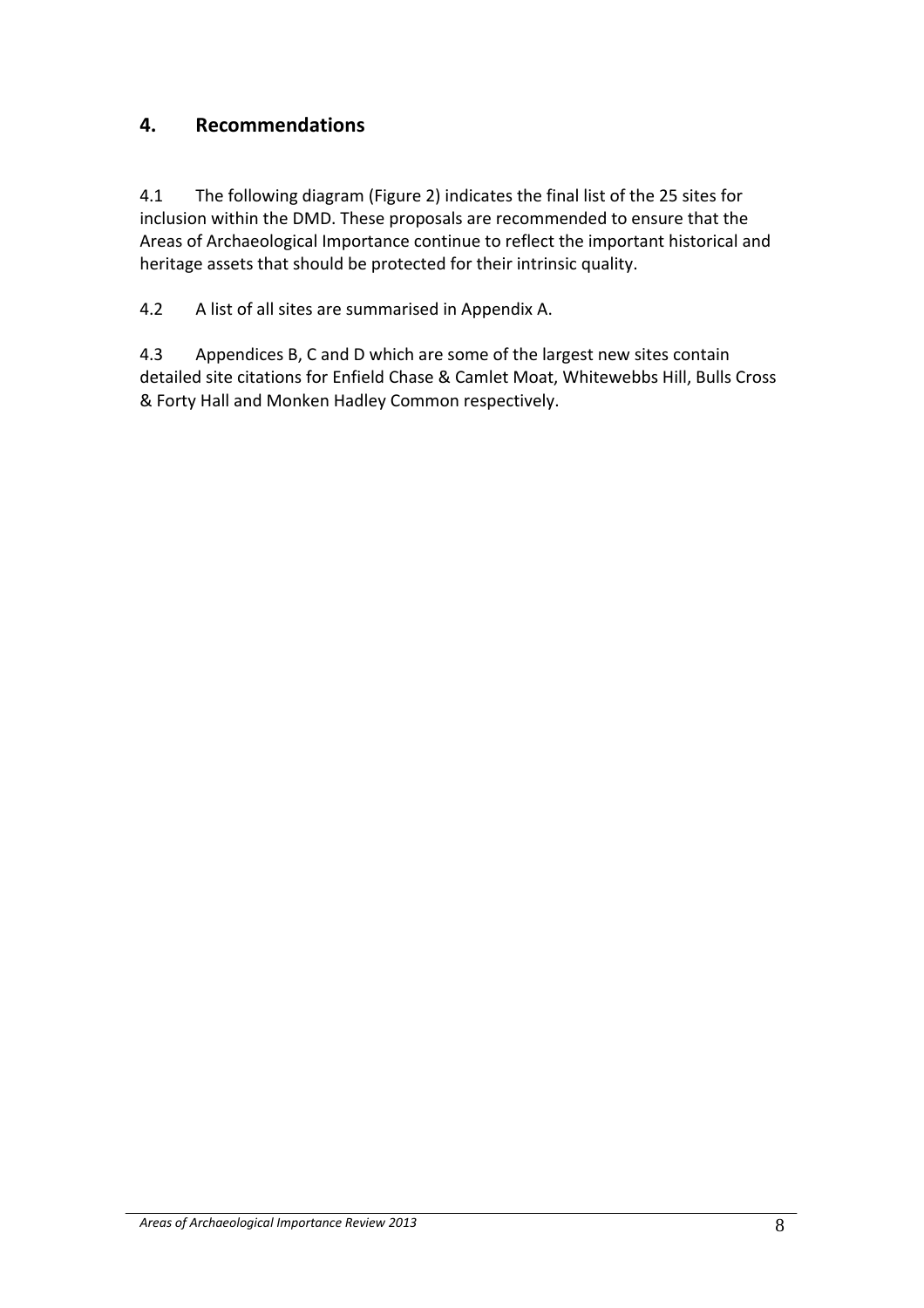#### **Figure 2.Proposed Enfield Archaeological Priority Areas**

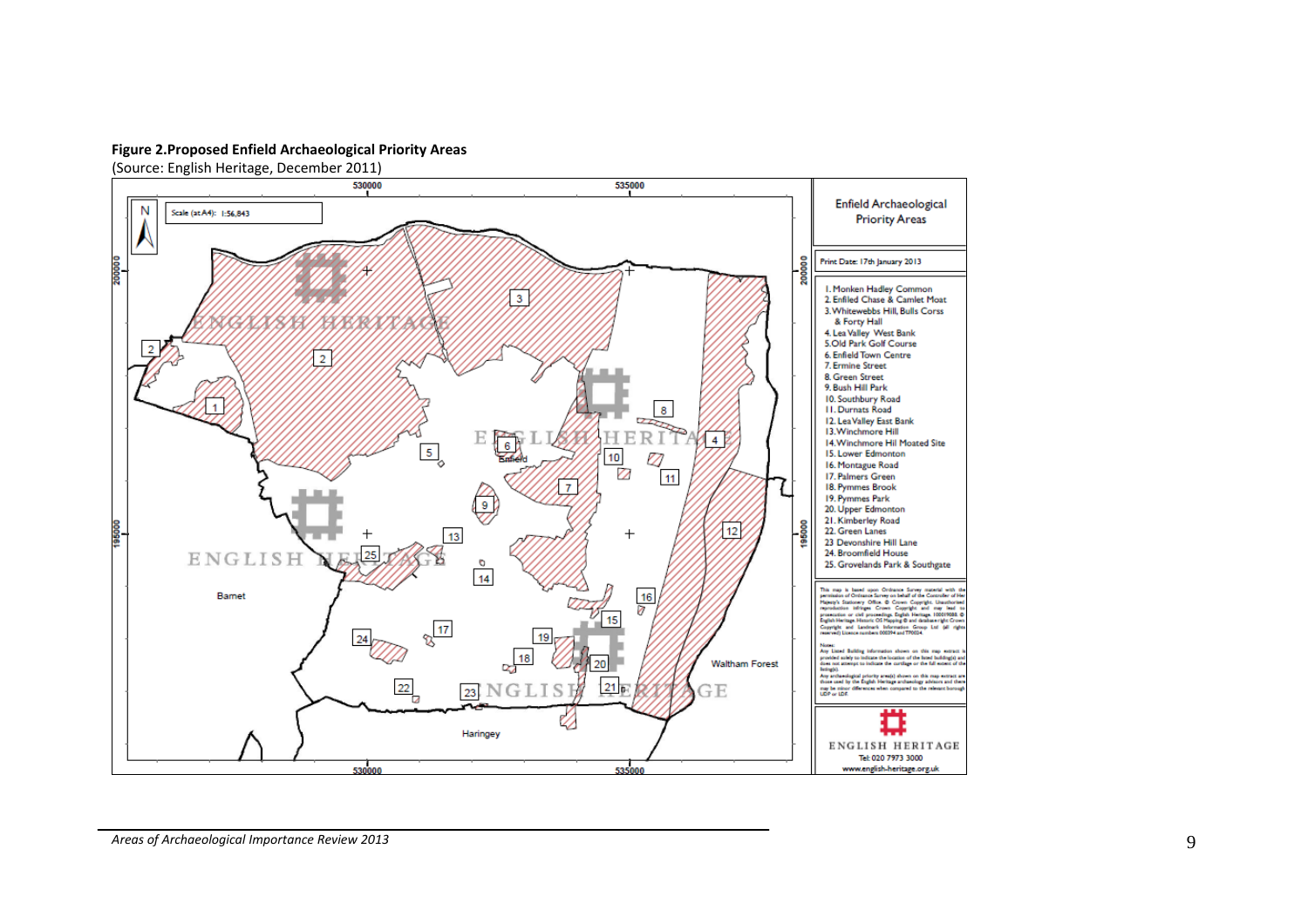#### **APPENDIX A ‐ Enfield APA Descriptions.**

(Source: English Heritage, November 2011)

#### **Asterisked APAs are new/changed**

| Plan<br>number | FID in<br>Enfield_APAs in<br>APAs_14Jun2007     | <b>Name</b>                                    | <b>Description</b>                                                                                                                                                                      | <b>Relevant HER</b><br>numbers | <b>Main Periods</b>          |
|----------------|-------------------------------------------------|------------------------------------------------|-----------------------------------------------------------------------------------------------------------------------------------------------------------------------------------------|--------------------------------|------------------------------|
| $1*$           | 151<br><b>EXPAND</b>                            | Monken Hadley<br>Common                        | APA surrounding possible<br>iron age enclosure<br>earthworks and post-<br>medieval fishponds                                                                                            | MLO15580                       | Iron age                     |
| $2*$           | 152<br><b>EXPAND</b>                            | Enfield Chase and<br><b>Camlet Moat</b>        | APA surrounding Camlet<br>Moat medieval site<br><b>Scheduled Ancient</b><br>Monument (SAM) and<br>open land of Enfield Chase,<br>Hog Hill, Hadley Wood and<br><b>Trent Country Park</b> | DLO13339                       | Medieval and<br>multi-period |
| $3*$           | 144<br>145<br><b>MERGE AND</b><br><b>EXPAND</b> | Whitewebbs Hill, Bulls<br>Cross and Forty Hill | Multi-period APA including<br>Ermine Street, medieval<br>manors, post medieval<br>Elsynge Palace and Flash<br>Road Aqueduct SAMs, Clay<br>Hill and Forty Hill                           | DLO13326<br>DLO13226           | Multi-period                 |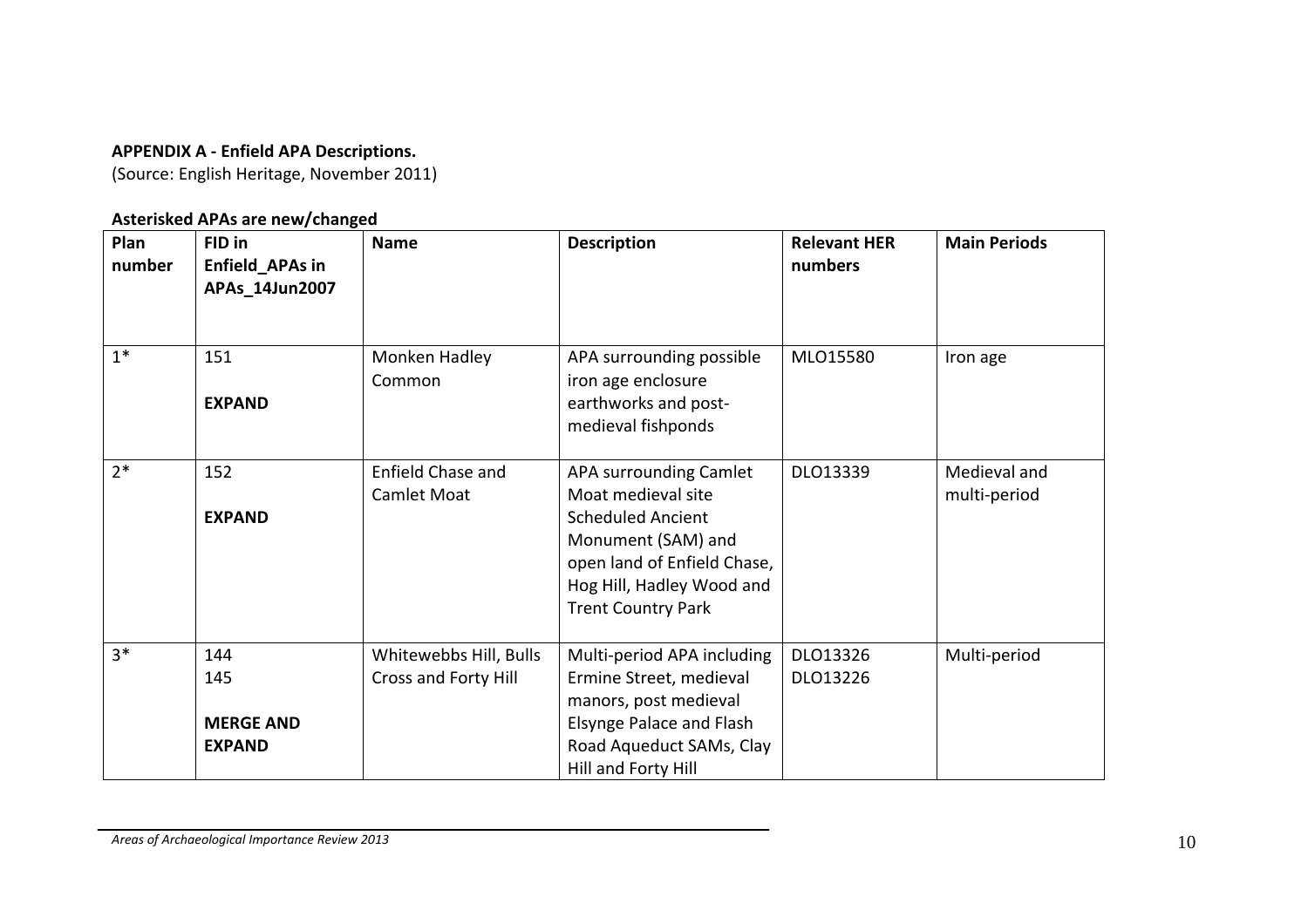|      |                         |                             | settlements                                                                                       |                     |                            |
|------|-------------------------|-----------------------------|---------------------------------------------------------------------------------------------------|---------------------|----------------------------|
| 4    | 142<br><b>NO CHANGE</b> | Lea Valley West Bank        | River valley deposits with<br>high prehistoric and<br>palaeoenvironmental<br>potential            | MLO72272            | Multi-period               |
| 5    | 153<br><b>NO CHANGE</b> | Old Park Golf Course<br>SAM | APA surrounding medieval<br>moated site (SAM) at<br><b>Enfield Golf Course</b>                    | DLO13256            | Medieval/Post-<br>medieval |
| 6    | 147<br><b>NO CHANGE</b> | <b>Enfield Town Centre</b>  | APA surrounding the<br>historic core of Enfield                                                   | MLO6850             | Saxon to post<br>medieval  |
| $7*$ | 149<br><b>EXPAND</b>    | <b>Ermine Street</b>        | Roman road of Ermine<br>Street and contemporary<br>roadside settlement<br>including Leighton Road | MLO18373<br>MLO6960 | Roman                      |
| 8    | 146<br><b>NO CHANGE</b> | <b>Green Street</b>         | APA surrounding medieval<br>settlement                                                            | MLO73225            | Medieval                   |
| 9    | 148<br><b>NO CHANGE</b> | <b>Bush Hill Park SAM</b>   | APA surrounding Bush Hill<br>earthworks including<br>possible iron age hillfort<br>(SAM)          | DLO13335            | Iron age                   |
| 10   | 140                     | Southbury Road              | APA Surrounding medieval                                                                          | MLO2820             | Medieval                   |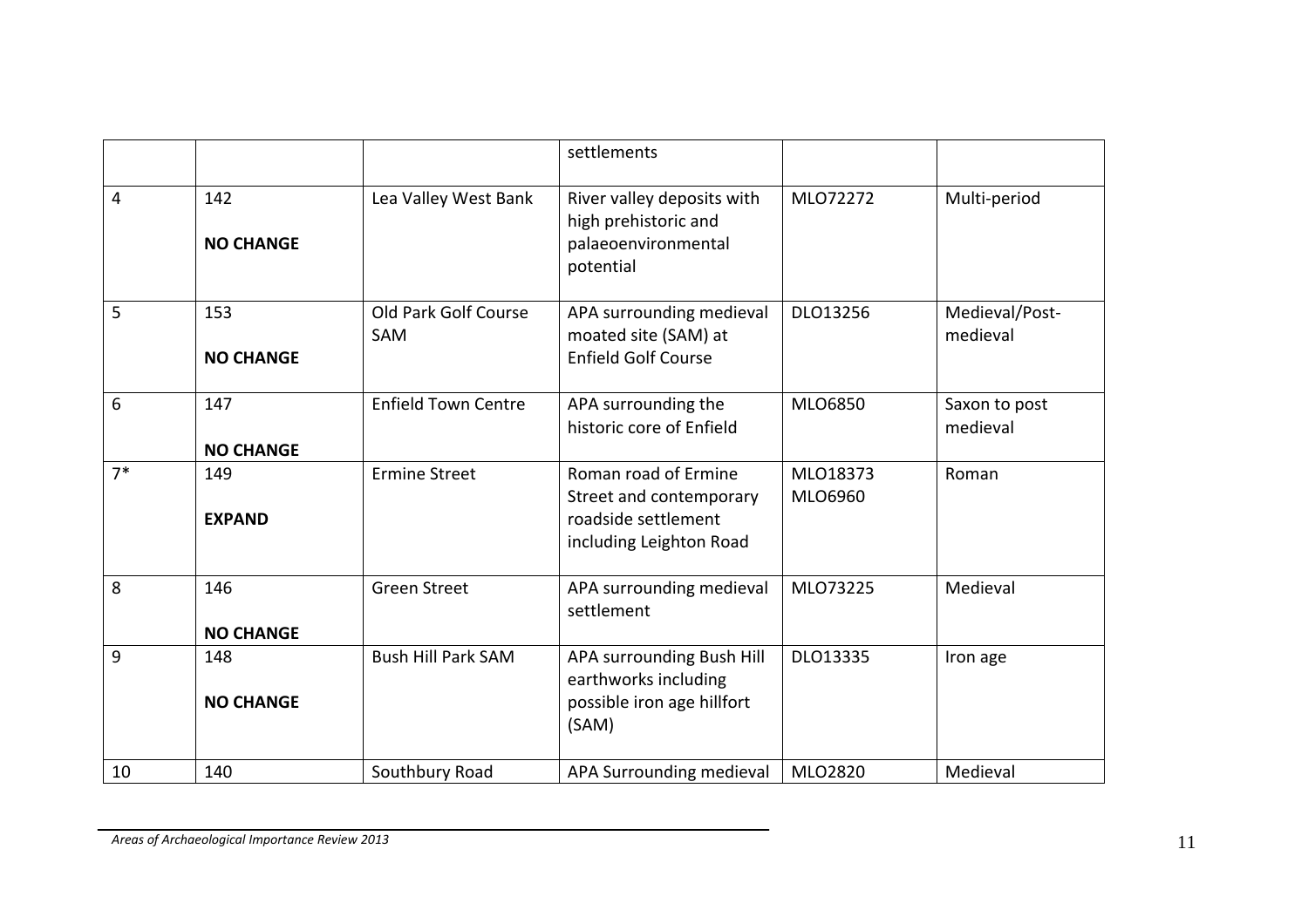|    | <b>NO CHANGE</b>        |                               | moated site                                                                            |           |                |
|----|-------------------------|-------------------------------|----------------------------------------------------------------------------------------|-----------|----------------|
| 11 | 141<br><b>NO CHANGE</b> | <b>Durants Road</b>           | APA Surrounding medieval<br>moated site                                                | MLO20711  | Medieval       |
| 12 | 568<br><b>NO CHANGE</b> | Lea Valley East Bank          | River valley deposits with<br>high prehistoric and<br>palaeoenvironmental<br>potential | <b>NA</b> | Multi-period   |
| 13 | 154<br><b>NO CHANGE</b> | Winchmore Hill                | APA surrounding possible<br>Saxon settlement                                           | MLO10657  | Saxon/medieval |
| 14 | 150<br><b>NO CHANGE</b> | Winchmore Hill<br>moated site | APA surrounding medieval<br>pond/moated site                                           | MLO20520  | Medieval       |
| 15 | 138<br><b>NO CHANGE</b> | Lower Edmonton                | APA surrounding possible<br>early settlement                                           | MLO10695  | Medieval       |
| 16 | 139<br><b>NO CHANGE</b> | Montague Road                 | APA surrounding medieval<br>moated site                                                | MLO2560   | Medieval       |
| 17 | 156<br><b>NO CHANGE</b> | Palmers Green                 | APA surrounding possible<br>early settlement                                           | <b>NA</b> | Medieval       |
| 18 | 134                     | Pymmes Brook                  | APA surrounding Roman<br>occupation site and human                                     | MLO12142  | Roman          |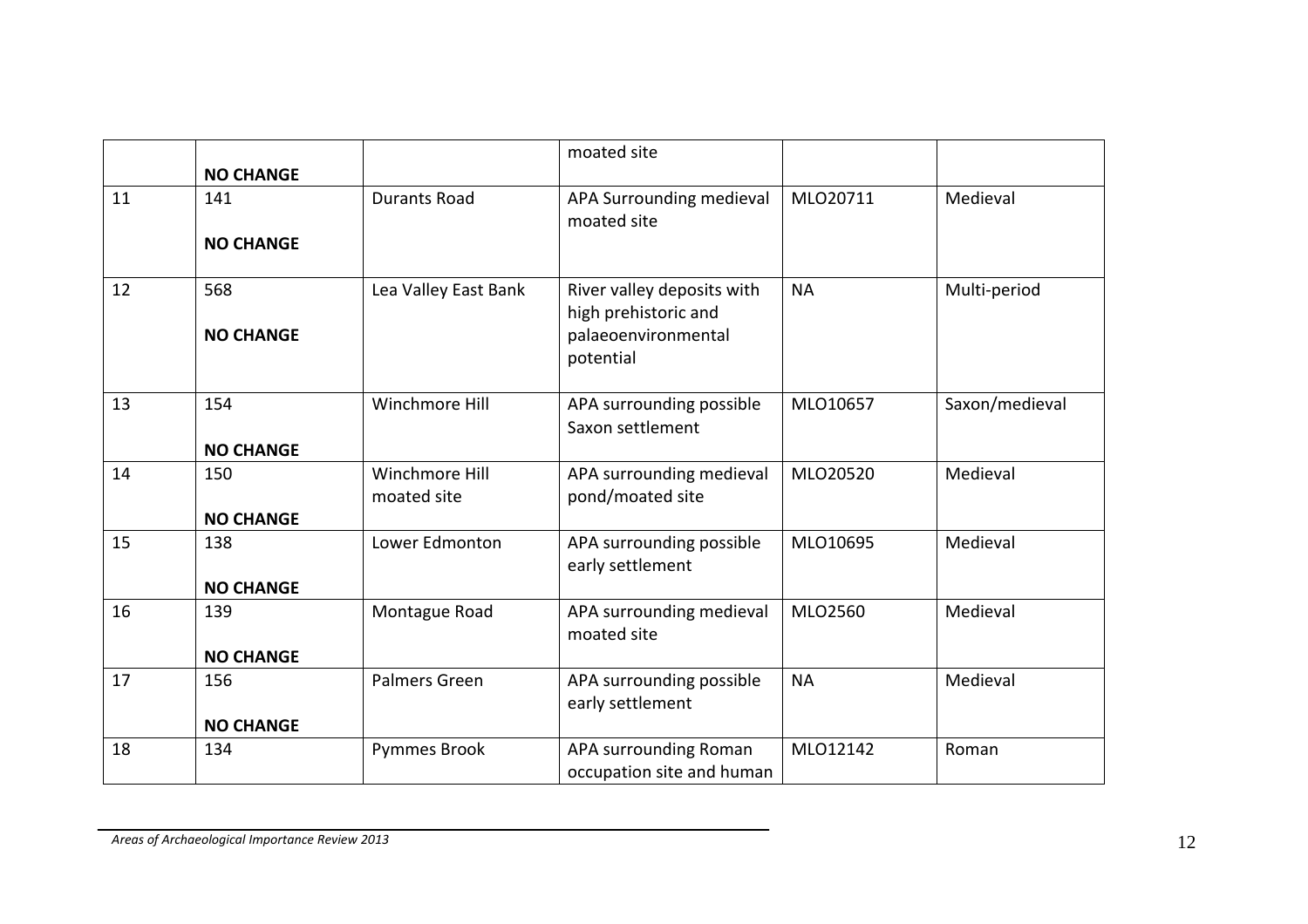|       | <b>NO CHANGE</b> |                                  | remains                                                                    |                      |                           |
|-------|------------------|----------------------------------|----------------------------------------------------------------------------|----------------------|---------------------------|
| $19*$ | 135              | Pymmes Park                      | APA surrounding medieval<br>and post medieval house<br>site and Roman road | MLO2503              | Multi-period              |
|       | <b>EXPAND</b>    |                                  |                                                                            |                      |                           |
| 20    | 136              | <b>Upper Edmonton</b>            | APA surrounding possible<br>early settlement                               | MLO10695             | Medieval                  |
|       | <b>NO CHANGE</b> |                                  |                                                                            |                      |                           |
| 21    | 137              | Kimberley Road                   | APA surrounding medieval<br>moated site                                    | MLO6952              | Medieval                  |
|       | <b>NO CHANGE</b> |                                  |                                                                            |                      |                           |
| 22    | 155              | <b>Green Lanes</b>               | APA surrounding medieval<br>moated site                                    | MLO25598             | Medieval                  |
|       | <b>NO CHANGE</b> |                                  |                                                                            |                      |                           |
| 23    | 133              | Devonshire Hill Lane             | APA surrounding early<br>farm site and length of                           | MLO12606             | Medieval                  |
|       | <b>NO CHANGE</b> |                                  | medieval road                                                              |                      |                           |
| $24*$ | <b>NA</b>        | <b>Broomfield House</b>          | APA surrounding post-<br>medieval house and park                           | MLO82666<br>MLO22966 | Post-medieval             |
|       | <b>NEW</b>       |                                  | and poss barrow site                                                       |                      |                           |
| $25*$ | <b>NA</b>        | Grovelands Park and<br>Southgate | APA surrounding II* post-<br>med park and medieval                         | MLO73223             | Medieval/post<br>medieval |
|       | <b>NEW</b>       |                                  | settlement                                                                 |                      |                           |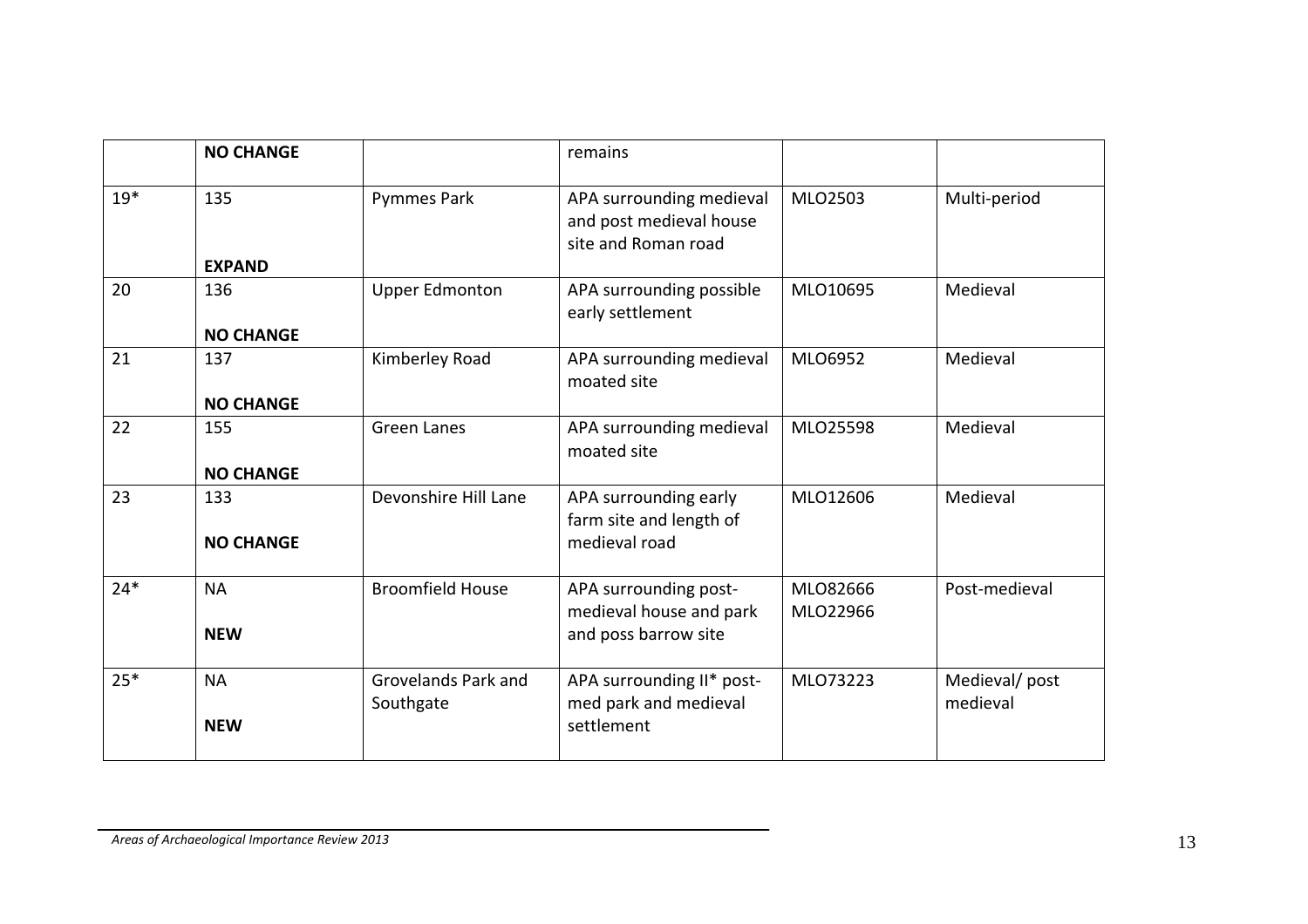#### **APPENDIX B – Site 2. Enfield Chase and environs Archaeological Priority Area, LB Enfield**

(Source: English Heritage, November 2011)

#### **Justification**

Archaeological remains from several periods are recorded in and around Enfield Chase, some statutorily protected and some not formally designated but still present on the London HER. Although the open countryside is protected from intensive development through the current planning system, any future changes as well to the planning regime as well as any new infrastructure schemes such as pipelines may result in widespread archaeological impacts.

There has been relatively little formal archaeological investigation of Enfield Chase in the past but the similar lack of modern development there means that unknown archaeological potential is likely to be better preserved here than in other parts of the Borough.

#### Prehistoric

Field walking by the Enfield Archaeological Society at Cattlegate Road, west of Crews Hill, identified Neolithic and Bronze Age flint tool scatters. An antiquarian Iron Age coin find is also attributed to Enfield Chase.

#### Roman

A Roman coin hoard is recorded as being found close to Rectory Farm in 1820.

#### Medieval

The scheduled monument of Camlet moat lies within Trent Country Park. The forested Chase was established as a royal hunting park in the twelfth century. Lodges or baileys were built around the chase to protect it and to provide royal accommodation. Evidence of the development and management of the park is likely to survive in undeveloped portions including the park pale.

#### Post‐medieval

In 1777 the Chase was enclosed and Trent Park established when the king's physician was gifted part of the park and converted one of the lodges to a country villa. Trent Park is Listed Grade II on the English Heritage Register of Parks and Gardens.

#### Topography and Geology

Gravel terraces lining the stream valleys hold potential for early prehistoric remains. The prominences of Hogg Hill and Plumridge Hill may have acted as foci of past settlement.

#### **Description**

The new APA extends southwards from the M25 in the North West corner of the Borough, bounded by the railway line and Crews Hill in the east and the borough boundary in the west. It covers the undeveloped portions of the Chase including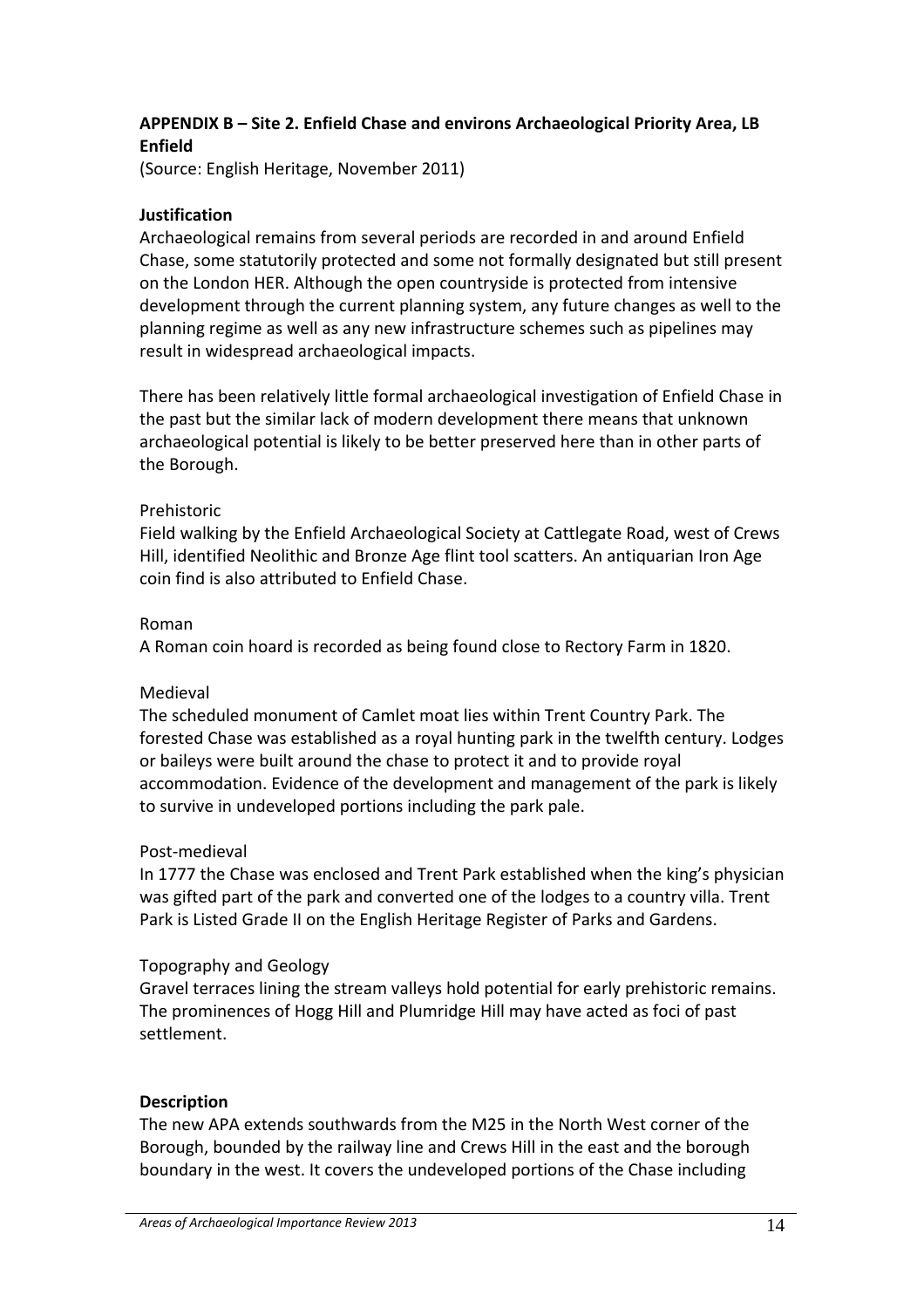Trent Park and Hog Hill and the fields west of Hadley Wood. The southern boundary is largely defined by Enfield Road and the railway line between Oakwood and Cockfosters.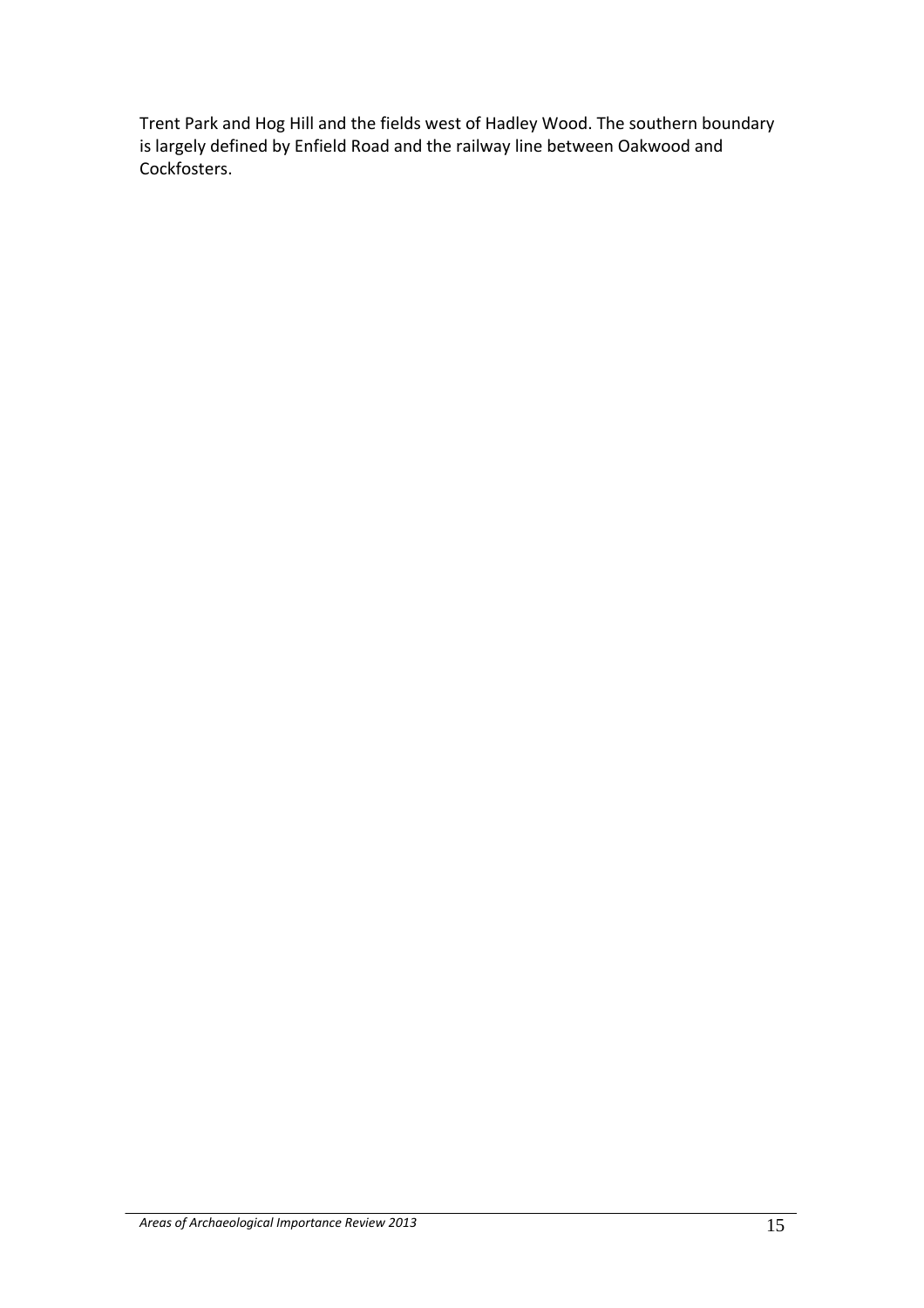#### **APPENDIX C – Site 3. Forty Hall/Elsynge and environs Archaeological Priority Area, LB Enfield**

(Source: English Heritage, November 2011)

#### **Justification**

Archaeological remains from several periods are recorded in and around Forty Hall and Elsynge Palace, some statutorily protected and some not formally designated but still present on the London HER.

#### Prehistoric

Aside from flint tool spot finds in the area and the gravel terraces, prehistoric potential is indicated by the possible Neolithic settlement at Forty Hill School as well as Bronze Age structures at Elsynge Palace and Iron Age remains at Bulls Cross Ride

#### Roman

The Roman road of Ermine Street runs north‐south through the APA. Contemporary roadside features such as buildings and burials may be present connected with this.

#### Medieval

A string of high status medieval manors running north south including Elsynge, Honeylands and Whitewebbs occupied the area.

#### Post‐medieval

The Scheduled Monument of Elsynge Tudor palace indicates the importance of the area as a royal residence and hunting park. The nearby Bowling Green Tudor house was demolished 1818 and replaced by Myddelton House. The Scheduled Flash Road Aqueduct stands in the designed landscape of Whitewebbs Park to the east.

#### Topography and Geology

Gravel terraces line the stream valleys of Turkey Brook and its tributaries with potential for early prehistoric remains. The prominences of Forty Hill and Whitewebbs Park may have acted as foci of past settlement.

#### **Description**

The new zone includes all of the existing Forty Hill Conservation Area but extends northwards to the M25 in order to include the known remains either side of Bulls Cross Ride. It also extends westwards to include the A10 and the corridor of Ermine Street.

The farmland and designed landscape to the west has seen little formal archaeological investigation in the past but the lack of development in this area means that its archaeological potential is intact. The new APA thus extends west to Crews Hill